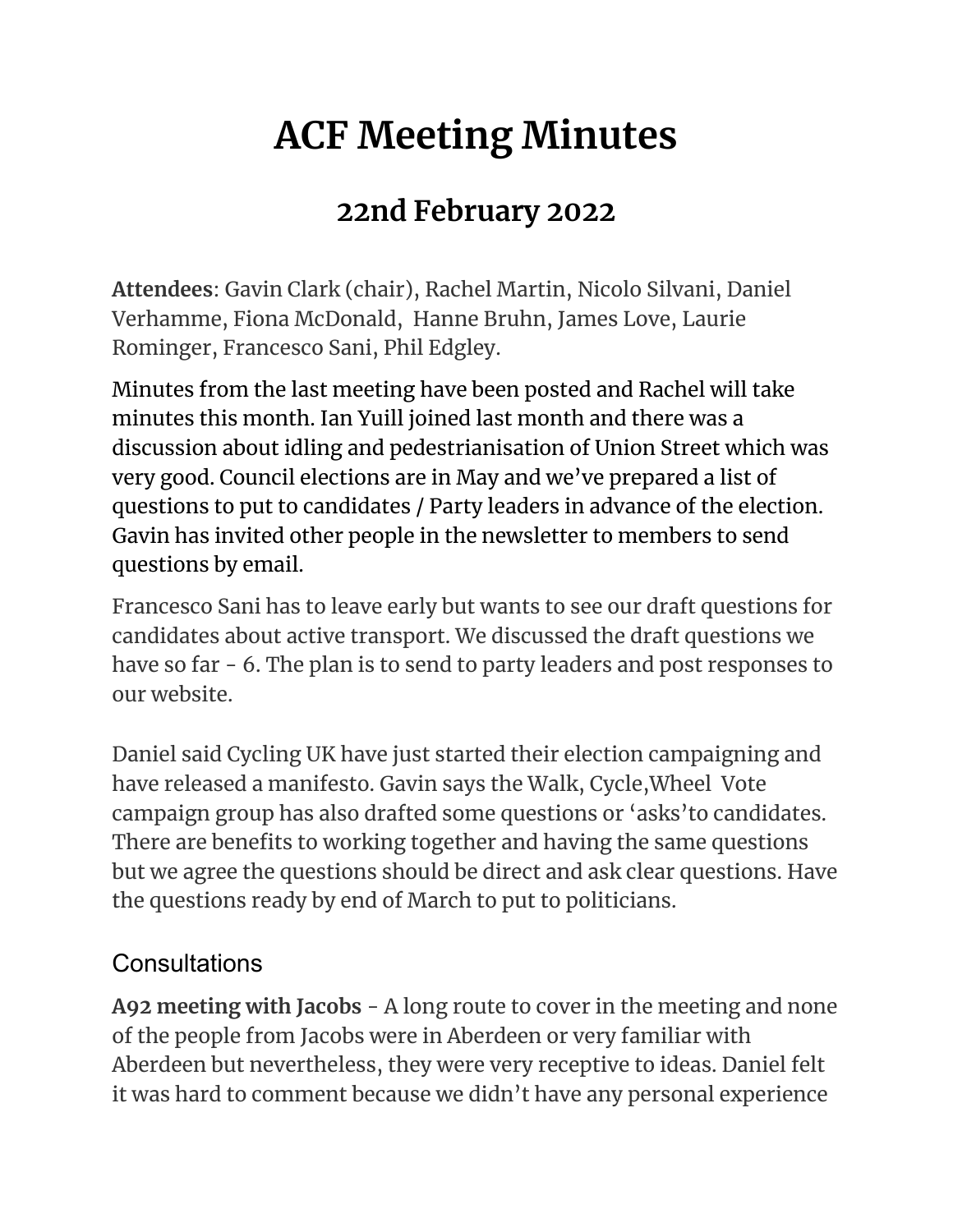of cycling along that route, partly because in its current condition it is a route that almost all cyclists would avoid. The Placecheck portal could capture most of the point details, and Gavin intends to send some more general comments about the route as a whole.

**Ellon-Garthdee corridor** - The first stage report is complete and went back to Councilors about a week ago who have given it preliminary approval. They report back next in December. Gavin had a quick look at it. They suggested the route go along the beach. A cycle path on King Street, and on Holburn St is subject to there being space which is disappointing. There's no direct action from us required at this point.

**STPR2 (strategic transport project review 2)** - this is an open consultation until April. We will likely make some general comments about how active travel must be prioritised.

**Union Street City Centre Masterplan** - we had a meeting with council officers and their designers/architects plus some other cycling representatives. They had three designs all with a wide pedestrian pavement, an activity space (seating, bins, bike racks), and in the middle a two-way cycle lane which would also be for service vehicles at particular times of the day. The three designs were variations of this with different kerb heights and crossing areas (plazas). They're also proposing a cycle lane connection from Union Street down to the station via Trinity St, Carmellite Lane and Hadden St, that looked great in principle. They're also proposing cycle paths along Union Street and had shared diagrams of bus stop islands. They want to start work on closed portion of Union Street next year.

**Actions to deliver reduction in car kms** - We got a helpful sheet from Gavin Thompson of Friends of the Earth to respond to this.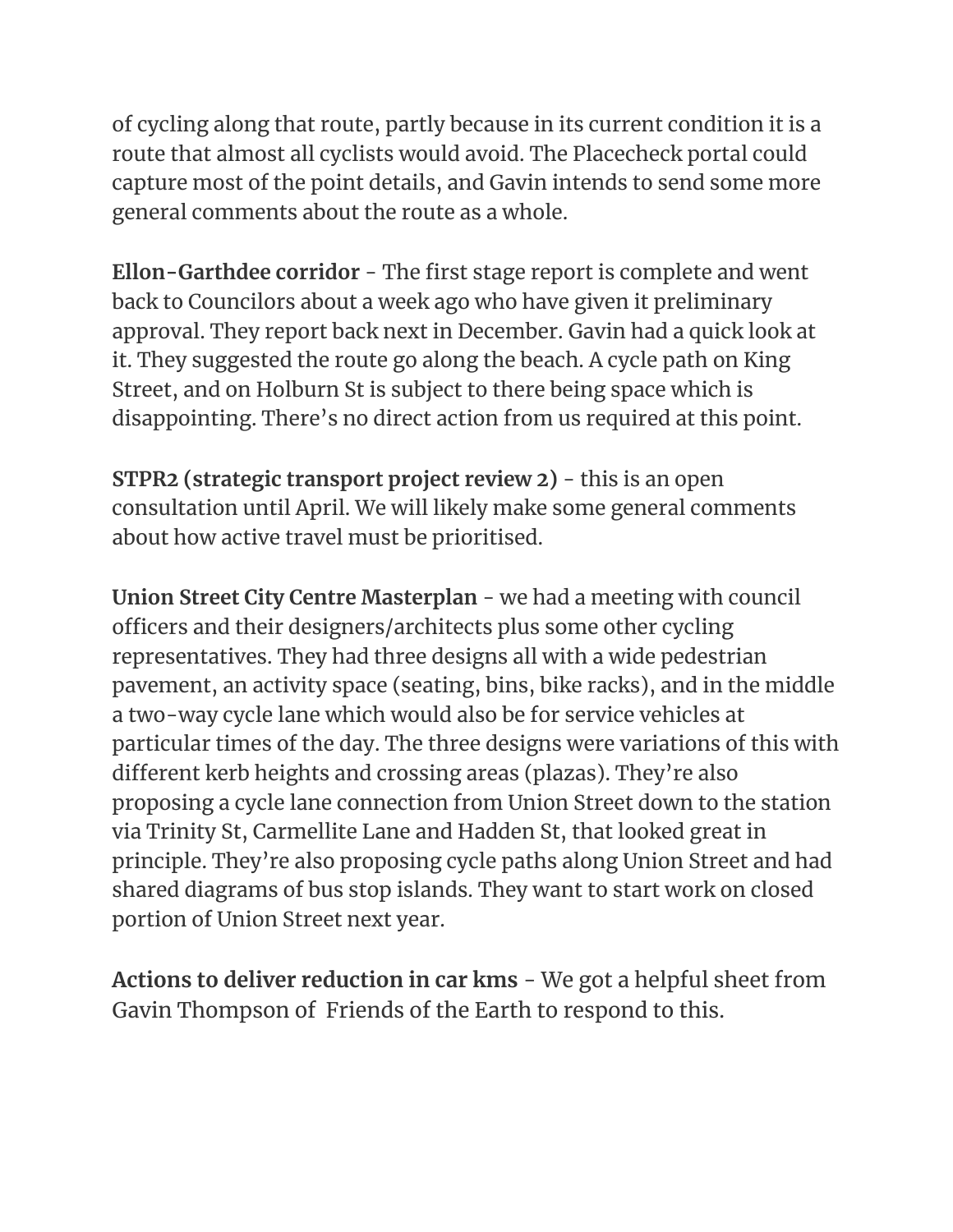**Pavement and obstructive parking** - Gavin wondered if this is worth Aberdeen Cycle Forum to respond to and we all agree. Children cycle on pavements and it also affects cyclists on the road.

**St Machar Drive** - another new consultation that we haven't looked at yet but will make some comments in due course.

Council and other engagements

Active Travel User Partnership - Gavin was unable to attend the meeting this month but he thinks it was about the same proposals for Union Street. Gavin can attend the evening meetings but not the daytime ones so if anyone else is interested please let us know.

Grampian Cycle Partnership had their AGM recently and Gavin attended. The current chair has stood down because he's left Aberdeen. Jon Barron from Nestrans has taken over as the new chair. They spoke a bit about the forthcoming council elections as they were discussing how they planned to engage with candidates. Gavin made the point that if GCP were now moving into undertaking campaigning activities, we all need to coordinate and ensure that our respective campaign points are consistent.

Campaigns and Events

Rachel has applied to the Sustrans ArtRoots fund and is waiting to hear back.

Our 'No idling' banner has come back to us from Newmachar and is about to go to Dyce.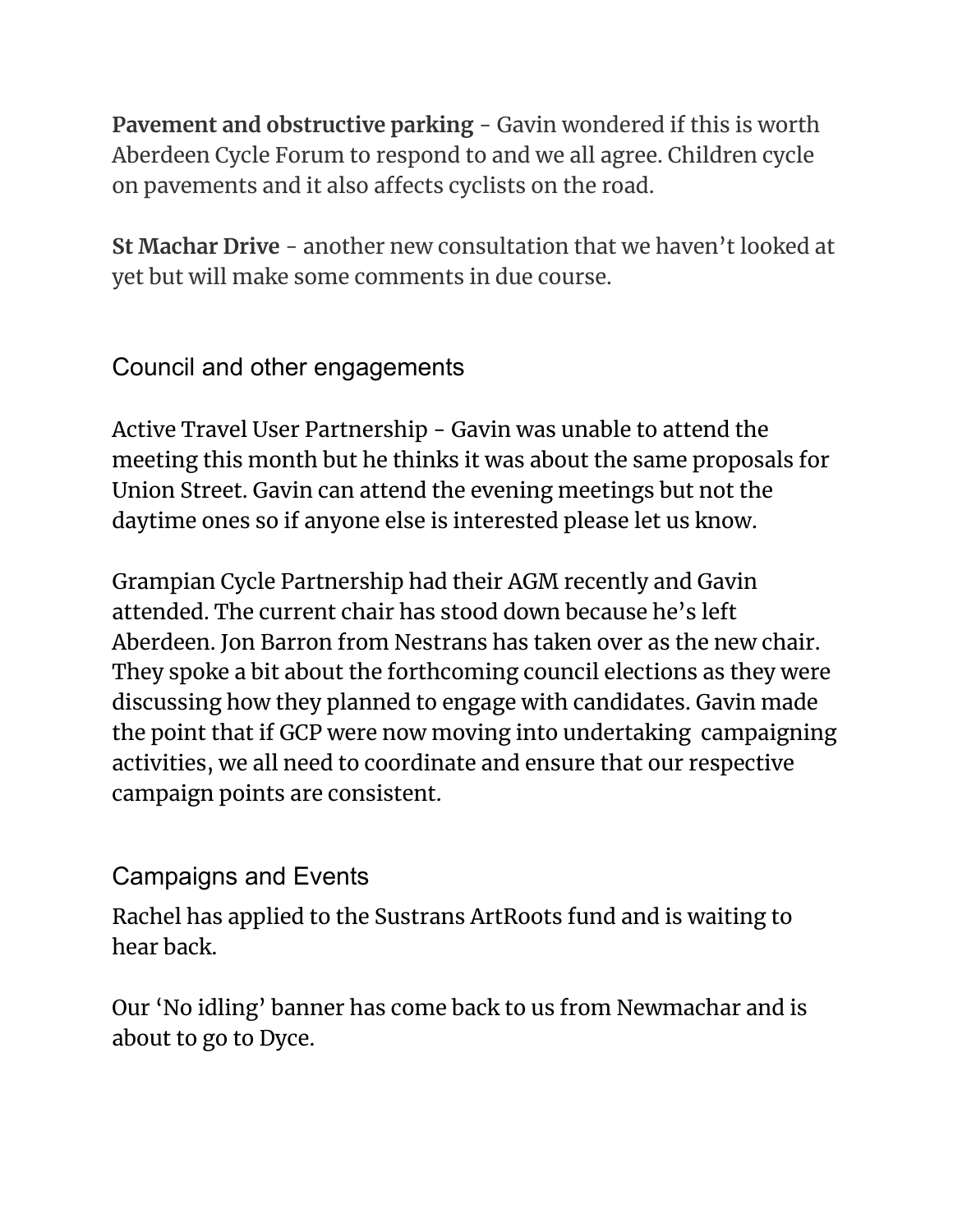We met with Raleigh about their cargo bike loan scheme and have reached out to our members to gather interest. They can loan cargo bikes for free to local businesses for a week or two. Daniel said Nestrans have already tried cargo bike loans and thinks it may still be running. City Council have cargo bikes coming in the summer [https://hydrogen-central.com/hydroden-powered-ecargo-bikes-abe](https://hydrogen-central.com/hydroden-powered-ecargo-bikes-aberdeen-uk-first-pilot/) [rdeen-uk-first-pilot/](https://hydrogen-central.com/hydroden-powered-ecargo-bikes-aberdeen-uk-first-pilot/)

Fiona says Grampian Disability Bikes might be interested in the Raleigh Scheme and would fwd contact details.

Gavin was contacted by Active Aberdeen about Cycling without Age as they're looking to bring it to Aberdeen and are looking for cyclists to pilot the bikes.

## Any other business

Laurie asked about the new Highway Code and if there's likely to be any communication from Aberdeen Councilto educate people. Gavin says it's a central government responsibility and they have been criticised for the lack of education and has heard there's a campaign planned for the spring.

Laurie works near Wellington Road and was disappointed to hear nothing has come from the recent Wellington Road consultation. Gavin noted we have responded to at least 3 consultations on the Wellington Rd corridor, but still nothing has happened. Gavin said at Lochside school he'd gone to have a look at what they've done for active travel - the approach from Wellington Circle is brand new so could easily have had a segregated bike path but instead its a mish mash of part shared-use pavement and part on-road unprotected cycle lane which seems inexcusable. From the other side, Laurie says